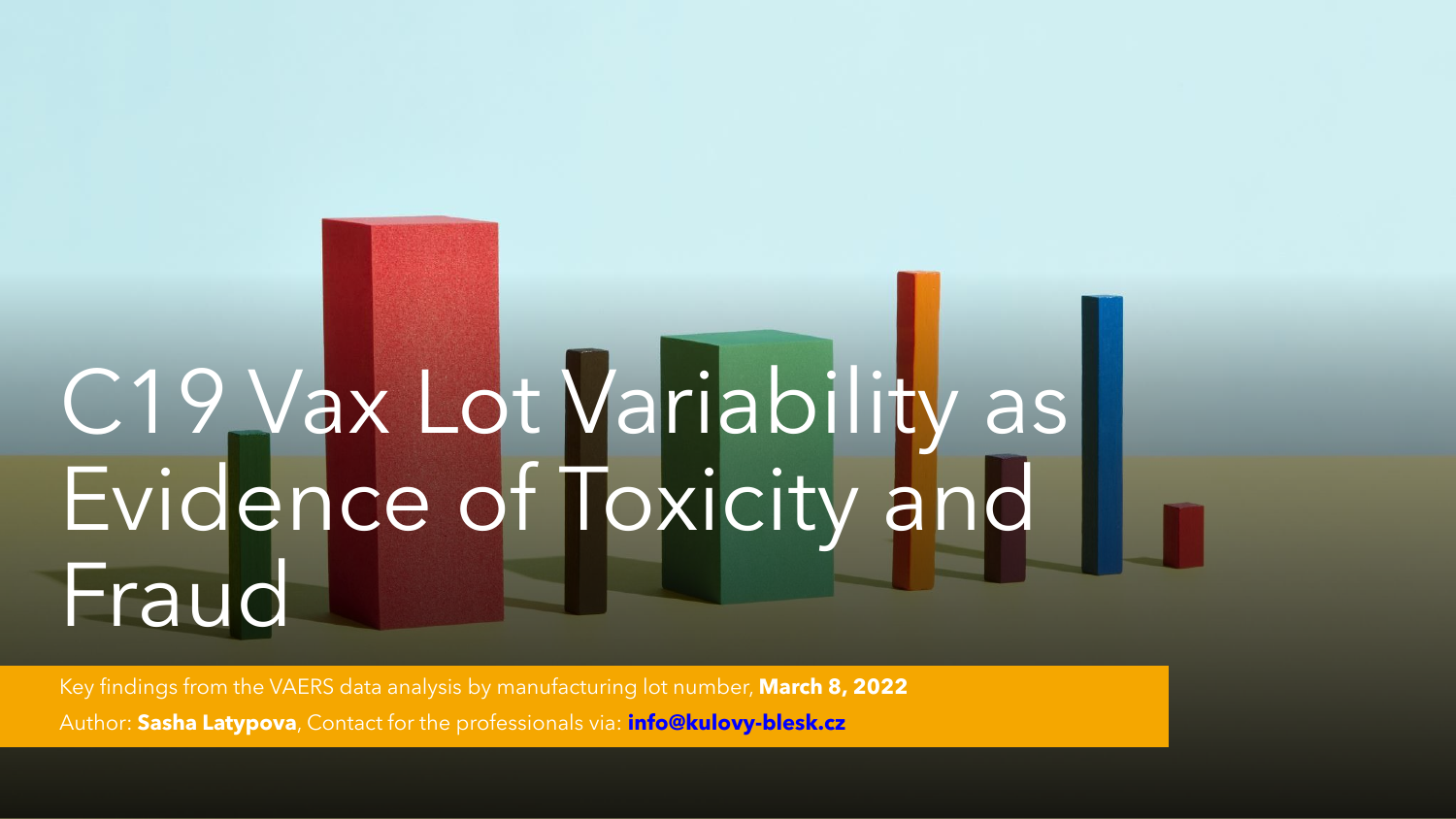## Introduction and Background

- "Team Enigma" is a collaboration on the unique topic of interest: adverse events in VAERS data by "vaccine" lot (batch) number
- Howbad.info publish our analyses and let users research specific lot numbers for themselves
- Speakers today:
	- Craig Paardekooper, computer scientist, life sciences researcher, [https://howbad.info](https://howbad.info/) founder
	- Sasha Latypova, pharmaceutical R&D and clinical research professional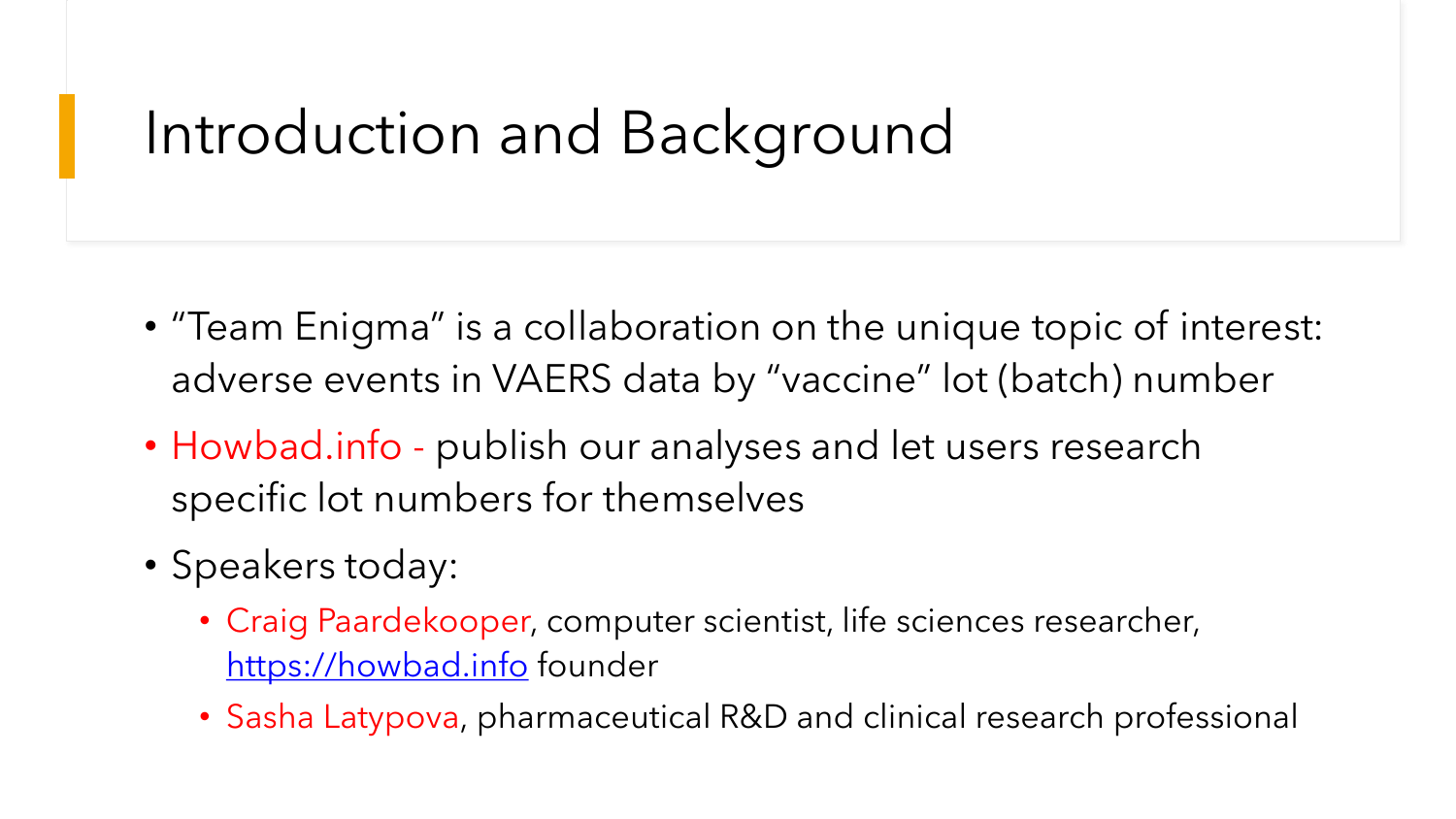## Why Vax Lot Variability is Relevant?

#### Most people assume a pharmaceutical product is not variable:

- •This assumption is valid for "normal" medicines, but is not valid in case of an adulterated product
- •We detected extreme variability lot-to-lot in C19 injections (compared to traditional products like flu vaccines)

#### Adulterated products are HARMFUL and FRAUDULENT:

•Toxicity and lethality of C19 injections is indisputable, however, the manufacturers are generally not liable (the claims, if any, will get paid by their insurers, our governments = we all - unless we can prove their intent) • Fraud is not indemnified – the manufacturers are liable directly, personally and will get dismantled by claims

#### Additional sources of evidence (other than VAERS):

- •We have ~600 valid lot numbers from CDC and other gov sources "typos" in VAERS no longer an issue
- Average manufacturing lot sizes for all manufacturers are known from internal documents
- •Manufacturing and regulatory review documents, as well as internal email communications in our possession evidence fraud and can guide future investigations/ legal discovery efforts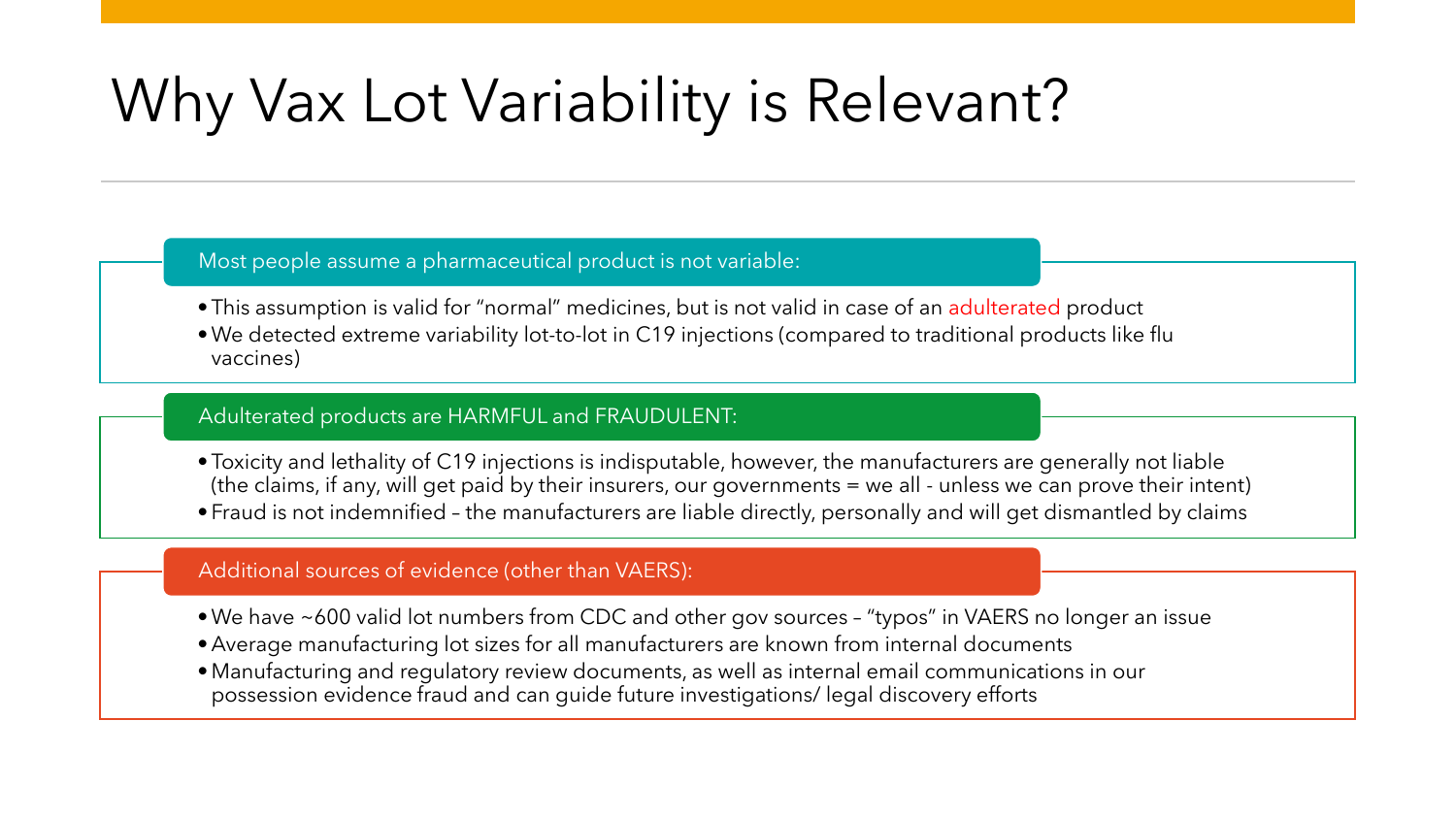# Excessive Lot-to-Lot Variability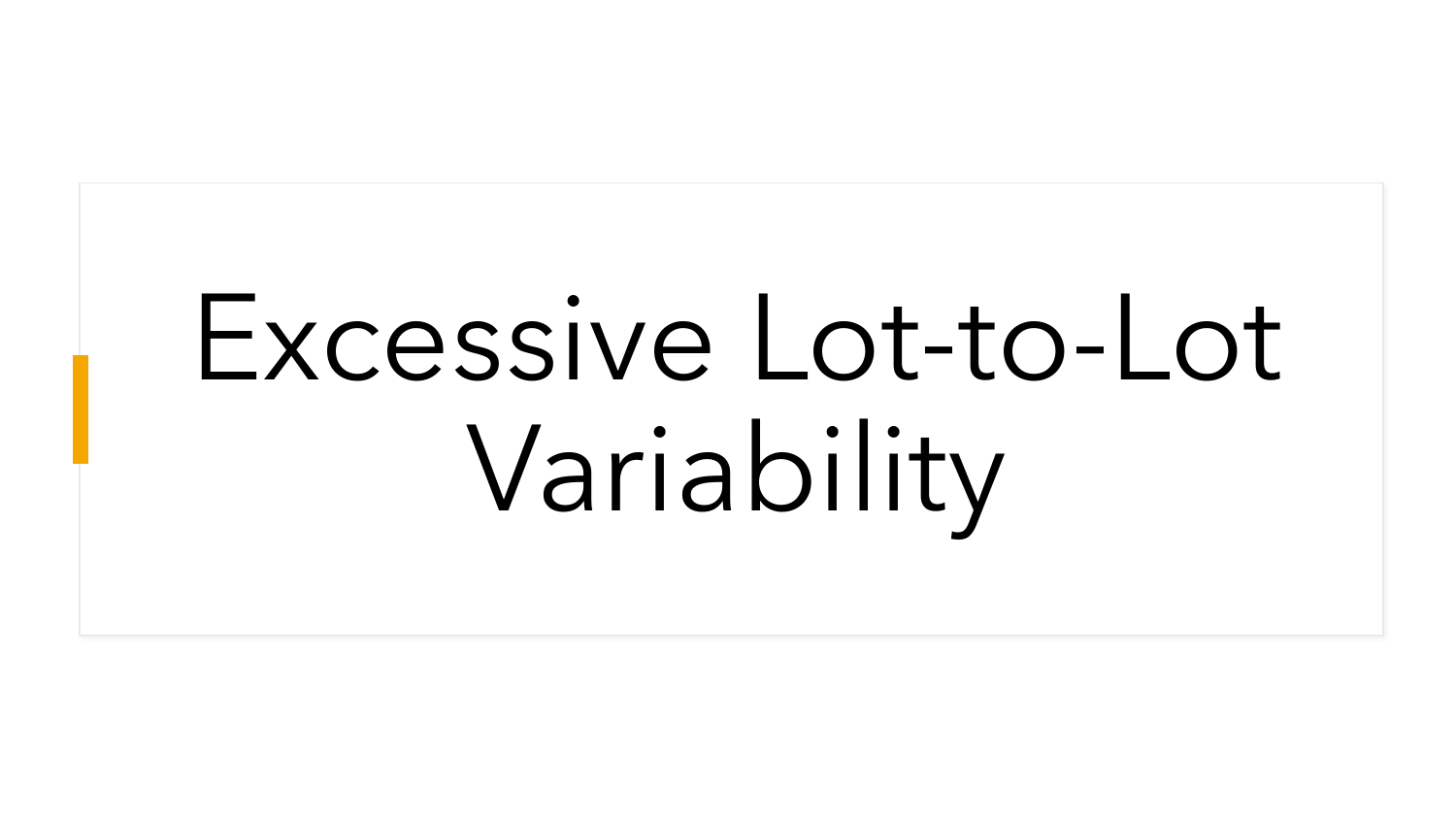## Flu Vaccines: Consistent product across many manufacturers, lots, years, only 2 outliers

Serious Adverse Event per Flu Vax Lot\* Sorted Alphabetically



-37 reports per lot Range= 1-37 reports per lot  $\overline{\phantom{0}}$ Range=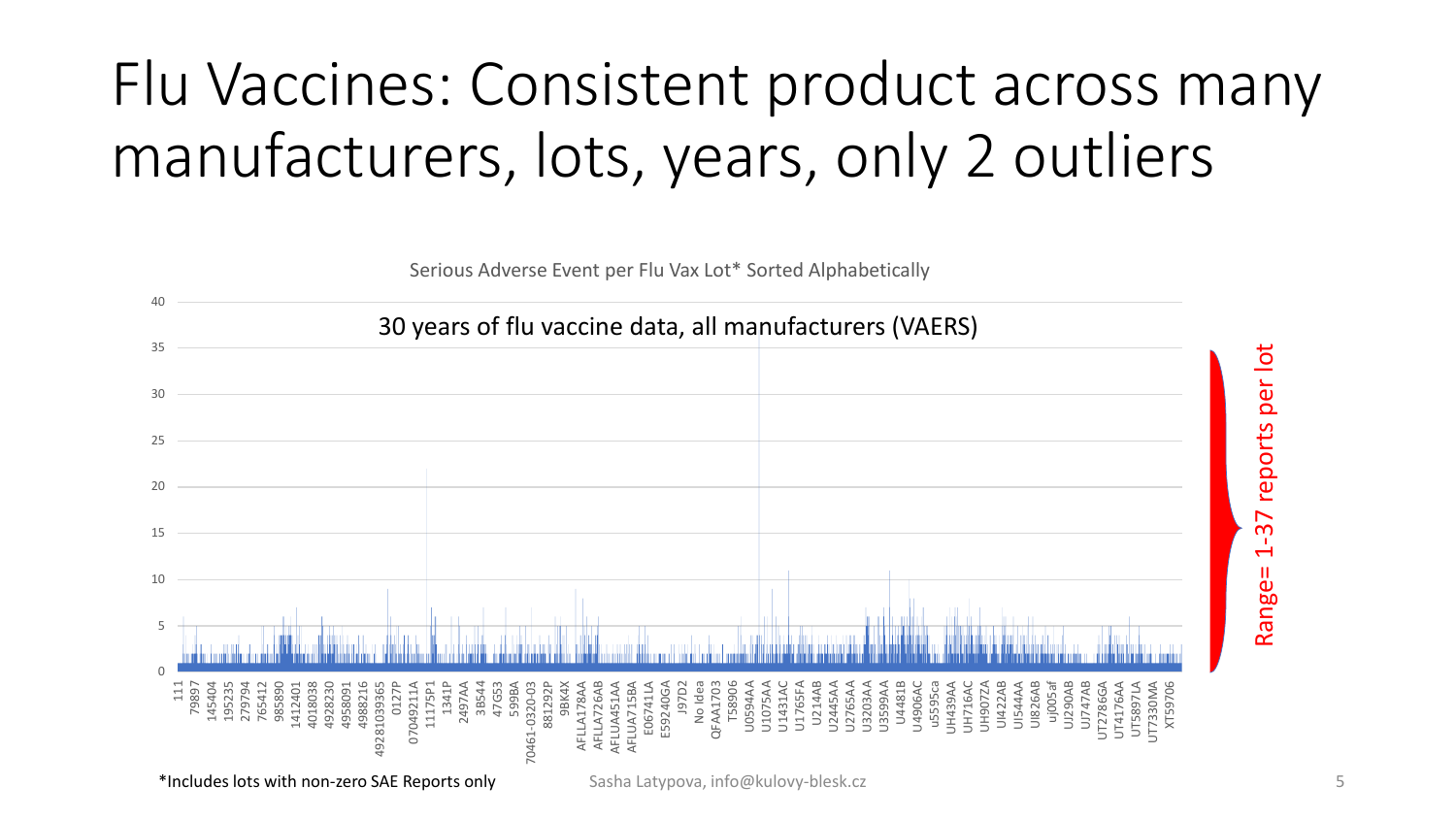

C19 Vaccines Serious AE/Valid Lot Number, Sorted Alphabetically

\*Includes 371 Lot numbers from CDC list, US data only

C19 Vaccines,

Valid Lot

Numbers

Only\*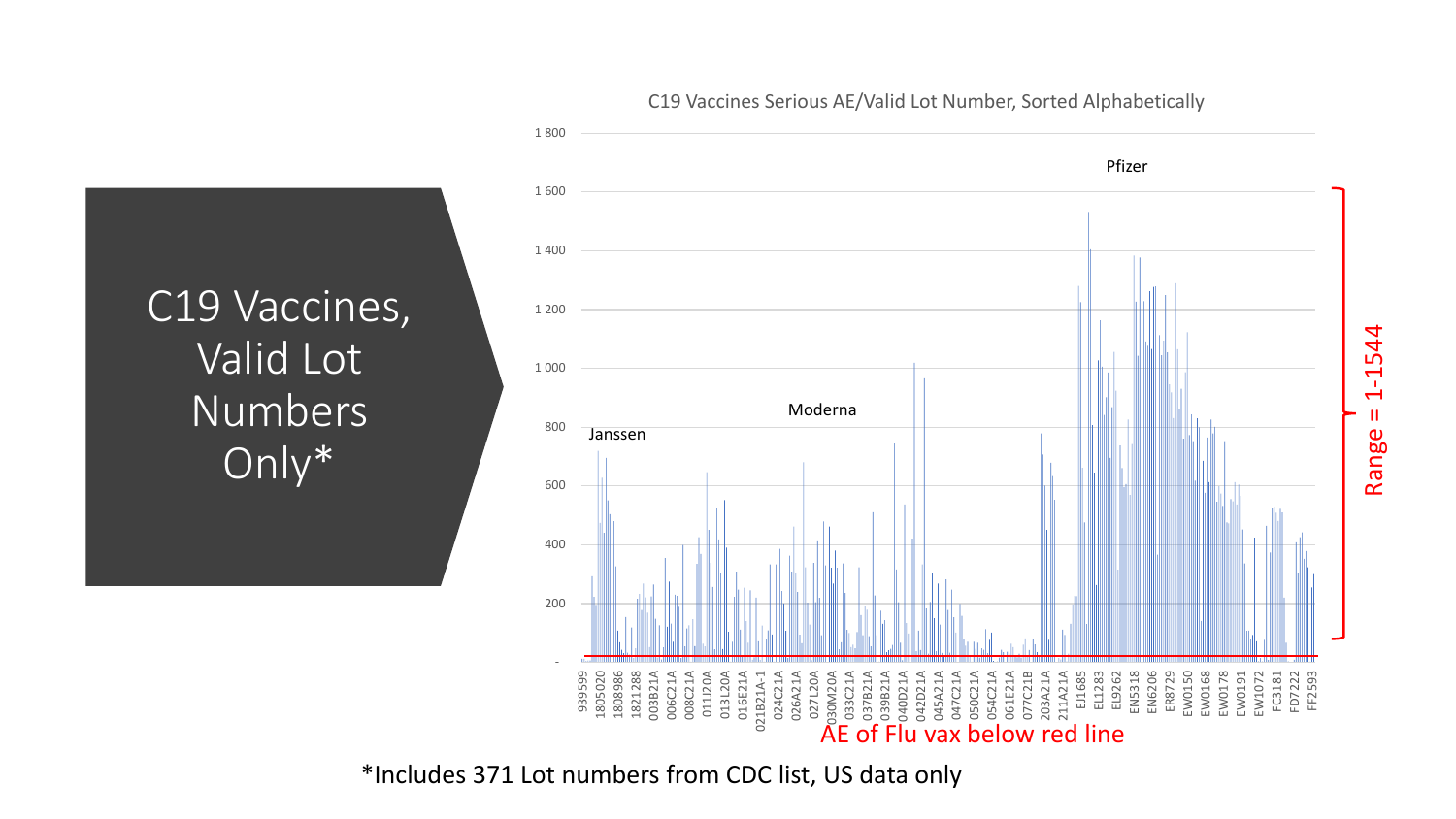C19 Vaccines vs Flu, SAE/Lot#/1000 doses\*

\*C19 Vaccines, valid lot numbers (N~600) vs Flu vaccines (323 lots for 2019)

Average lot size:  $Pfizer = 1.6m$ Moderna  $= 1.1$ m Janssen = 500k  $Flu = 500k$ 



We cannot assume the "same formulation" in every lot, vial or dose with this degree of variation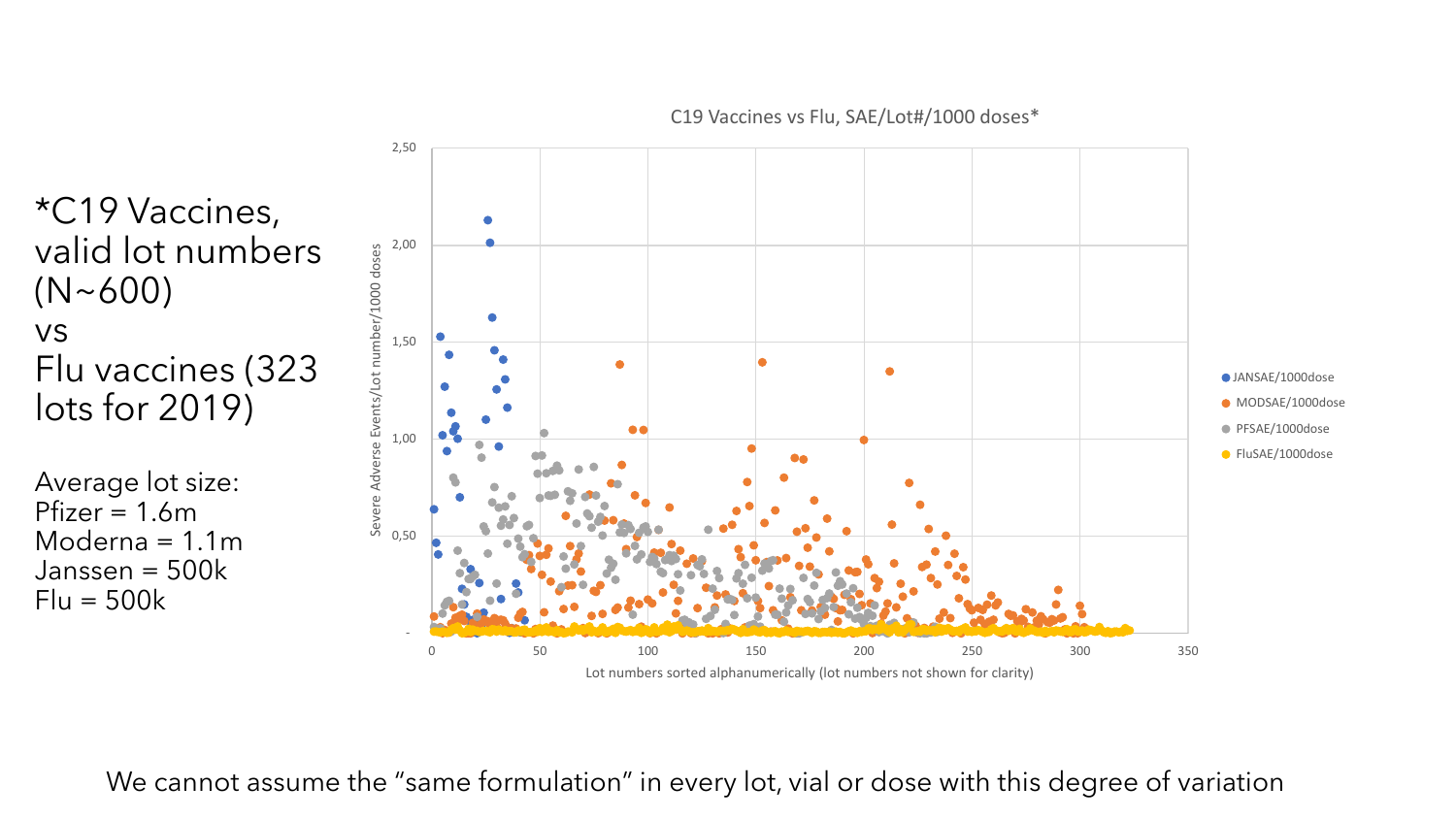# **mRNA** Injections are **Fraudulent Products** *(and regulators know this*) – Documented Evidence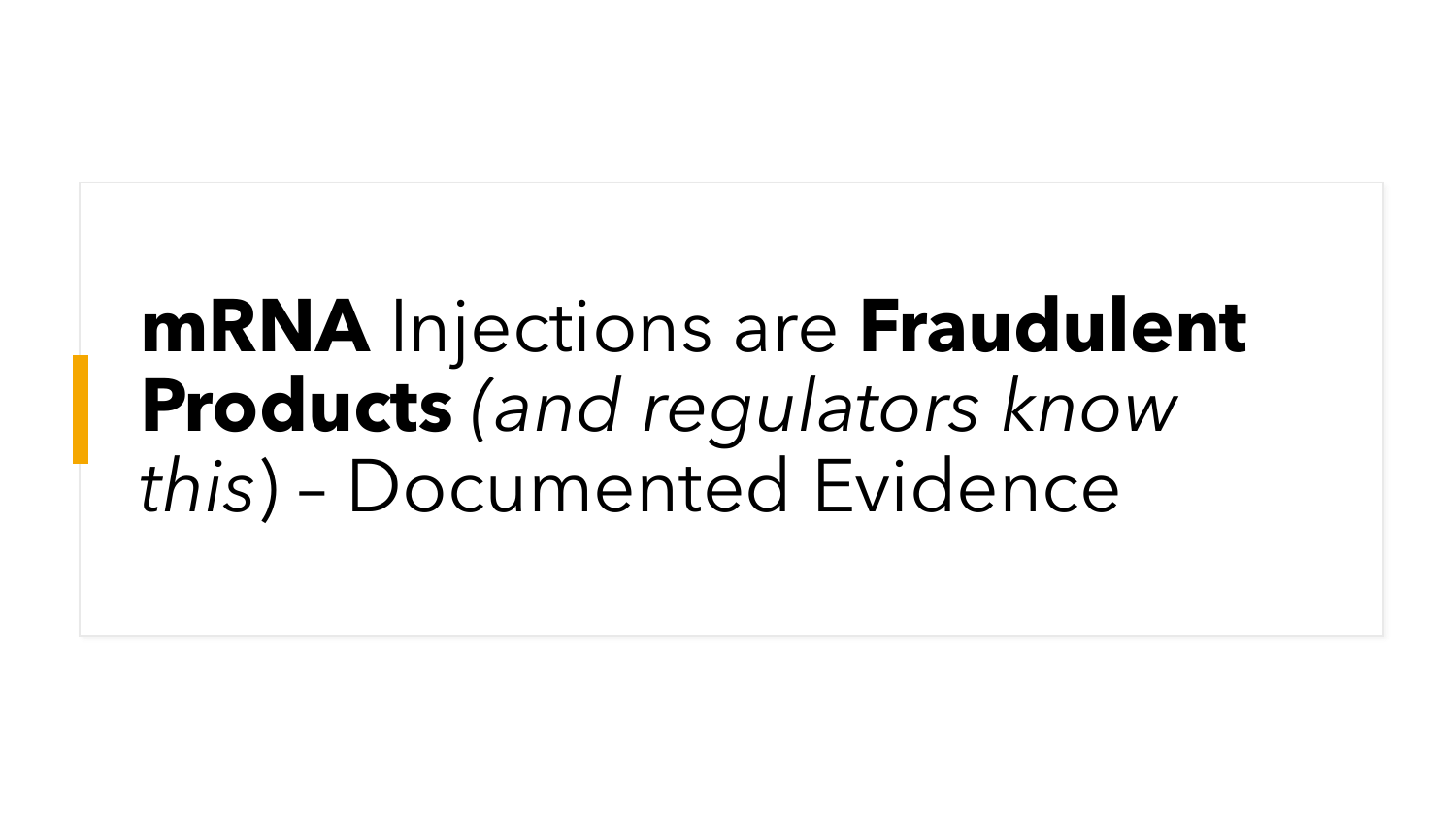#### FDA Good Manufacturing Practices (GMP): 21CFR210.1

- High quality, consistency and purity standards for drugs/vaccines:
	- Expectation that every new lot/batch is "almost the same" as all previous lots
	- Expectation that vaccines from different manufacturers for a disease indication are "the same" or interchangeable product
- Current FDA GMP regulations were developed after several adulterated or poorly tested products poisoned and killed 100s of people (early 1900's to 1960's)
- "The failure to comply …shall render such drug to be adulterated …shall be subject to regulatory action".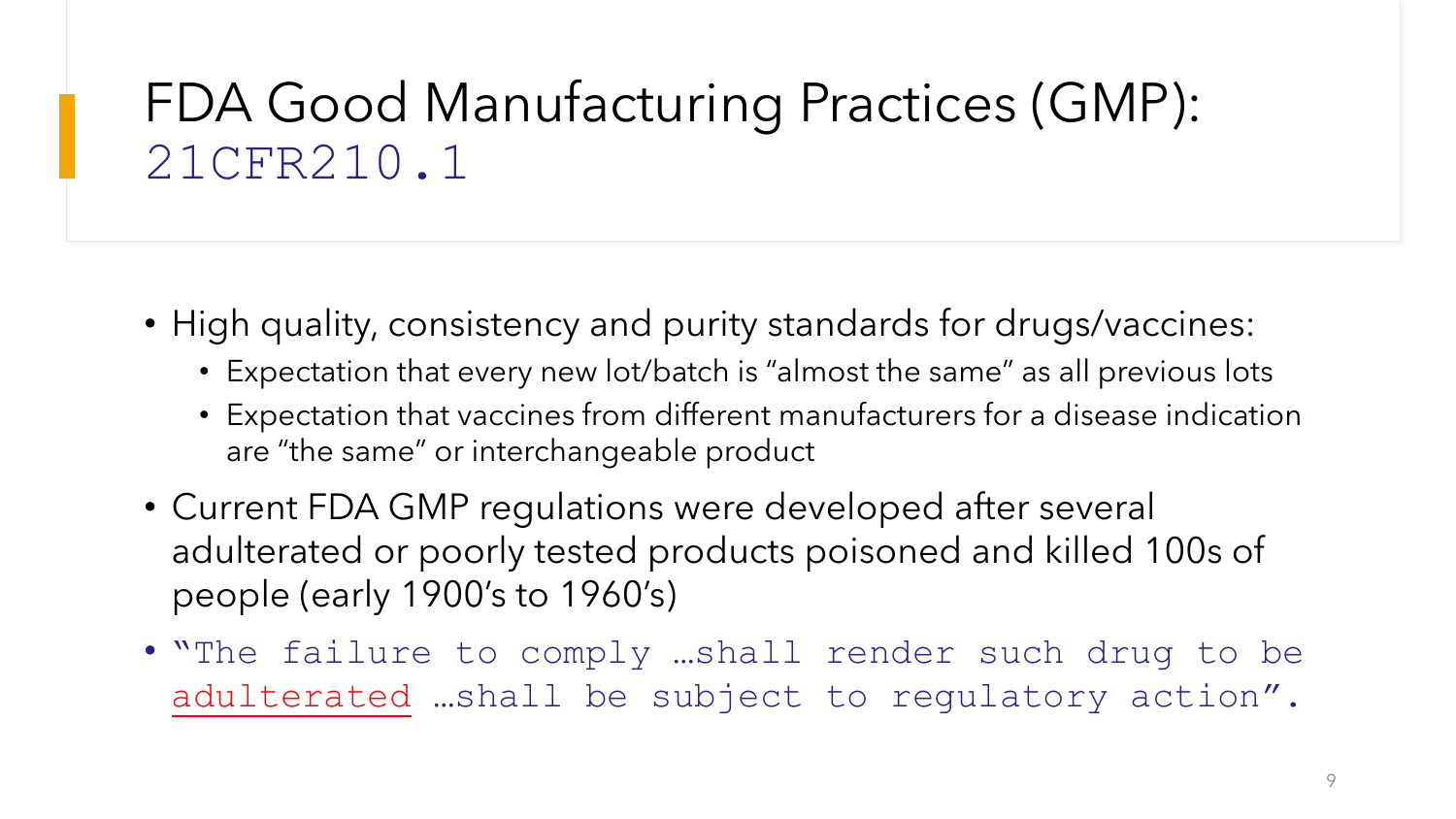# Opinion of the European Regulators (EMA) on Nov 30, 2020:

- Pfizer/BioNTech manufacturing processes (at all sites) were NOT GMP compliant:
	- Not able to produce consistent product
	- No plan/deadline as to when they were going be in compliance
- 117 Major Objections and Concerns listed by the regulators on 30+ pages:
	- For any normal product, all would need to be resolved before authorization would happen

If non-GMP compliant production is allowed, ANY ingredient or process step can be manipulated accidentally or on purpose!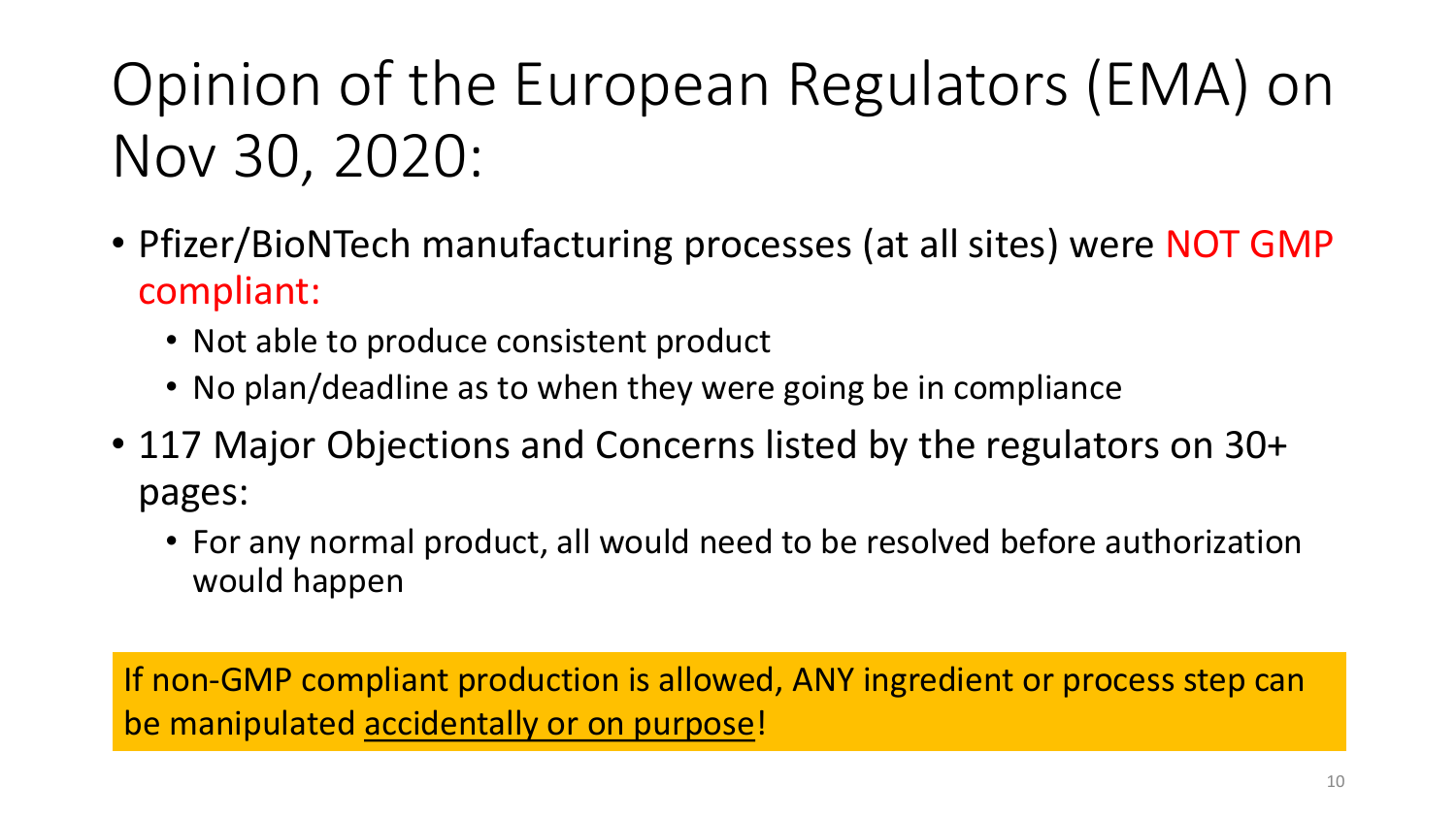#### Data From VAERS as of 12/2021

| Lot (batch)   | # Vials   | Date manuf              | All AE | <b>Perm Disabil</b>                   | <b>Life Threat</b> | <b>Deaths</b>                  |
|---------------|-----------|-------------------------|--------|---------------------------------------|--------------------|--------------------------------|
| ED3938        | 19,010    | 16-Jul-20               |        |                                       |                    |                                |
| EE3813        | 30,193    | 29-Jul-20               |        |                                       |                    |                                |
| EE8492        | 67,665    | 5-Aug-20                | 656    | 123                                   | 9                  | 2                              |
| EE8493        | 68,445    | 5-Aug-20                | 597    | 118                                   | 14                 | 2                              |
| EG5411        | 201,258   | 3-Sep-20                |        |                                       |                    |                                |
| EH9899        | 179,400   | 7-Oct-20                | 3,630  | 45                                    | 34                 | 23                             |
| EH9978        | 304,869   | 23-Sep-20               |        |                                       |                    |                                |
| EJ0553        | 164,580   | 25-Sep-20               | 476    | 74                                    | 19                 | 20                             |
| EJ0701        | 200,265   | 26-Sep-20               |        |                                       |                    |                                |
| EJ0724        |           |                         |        |                                       |                    | 8                              |
| EJ1685        |           | 40,000+ Injuries        |        |                                       |                    | 4                              |
| EJ1686        | $\bullet$ |                         |        |                                       |                    | 58                             |
| EJ1688        |           |                         |        | 1,600+ Permanent Disabilities         |                    | $\overline{2}$                 |
| EJ1691        | $\bullet$ |                         |        | 747 Life Threatening Events (we don't |                    |                                |
| EJ6795        |           |                         |        |                                       |                    | 17                             |
| EJ6796        |           | know if later survived) |        |                                       |                    | L5                             |
| EJ6797        |           |                         |        |                                       |                    | $^{\prime}3$                   |
| EK1768        |           | 1,025 Deaths            |        |                                       |                    | $\left\lfloor 4 \right\rfloor$ |
| <b>EK2808</b> |           |                         |        |                                       |                    |                                |
| EK4175        |           |                         |        | Includes 1 death of a child (5yo)     |                    | $\overline{7}$                 |
| EK4176        | 131,625   | 16-Oct-20               | 1,339  | 39                                    | 26                 | 34                             |
| EK4237        | 140,985   | 5-Nov-20                | 122    | 18                                    | $\mathbf{1}$       | 2                              |
| EK5730        | 191,295   | 22-Oct-20               | 4,102  | 37                                    | 40                 | 24                             |
| EK9231        | 230,685   | 4-Nov-20                | 3,860  | 63                                    | 46                 | 49                             |
| EL0140        | 155,610   | 29-Oct-20               | 1,856  | 24                                    | 28                 | 61                             |
| EL0141        | 156,195   | 29-Oct-20               | 499    | 68                                    | 12                 | 14                             |
| EL0142        | 138,060   | 29-Oct-20               | 1,802  | 28                                    | 36                 | 42                             |
| EL0725        | 272,073   | 30-Oct-20               | 919    | 68                                    | 20                 | 50                             |
| EL0739        | 294,239   | 3-Nov-20                | 1,023  | 131                                   | 33                 | 19                             |
| EL1283        | 245,895   | 11-Nov-20               | 2,492  | 48                                    | 51                 | 60                             |
| EL1284        | 214,305   | 17-Nov-20               | 2,790  | 40                                    | 34                 | 45                             |
| EL1484        | 277,608   | 4-Nov-20                | 1,478  | 152                                   | 32                 | 37                             |
| EL3246        | 204,360   | 19-Nov-20               | 2,417  | 54                                    | 24                 | 43                             |
| Total         | 5,724,844 |                         | 40,097 | 1,614                                 | 747                | 1,025                          |

33 Pfizer C19 Vaccine Lots for 28 million doses had been produced before EMA Opinion. They were shipped anyway.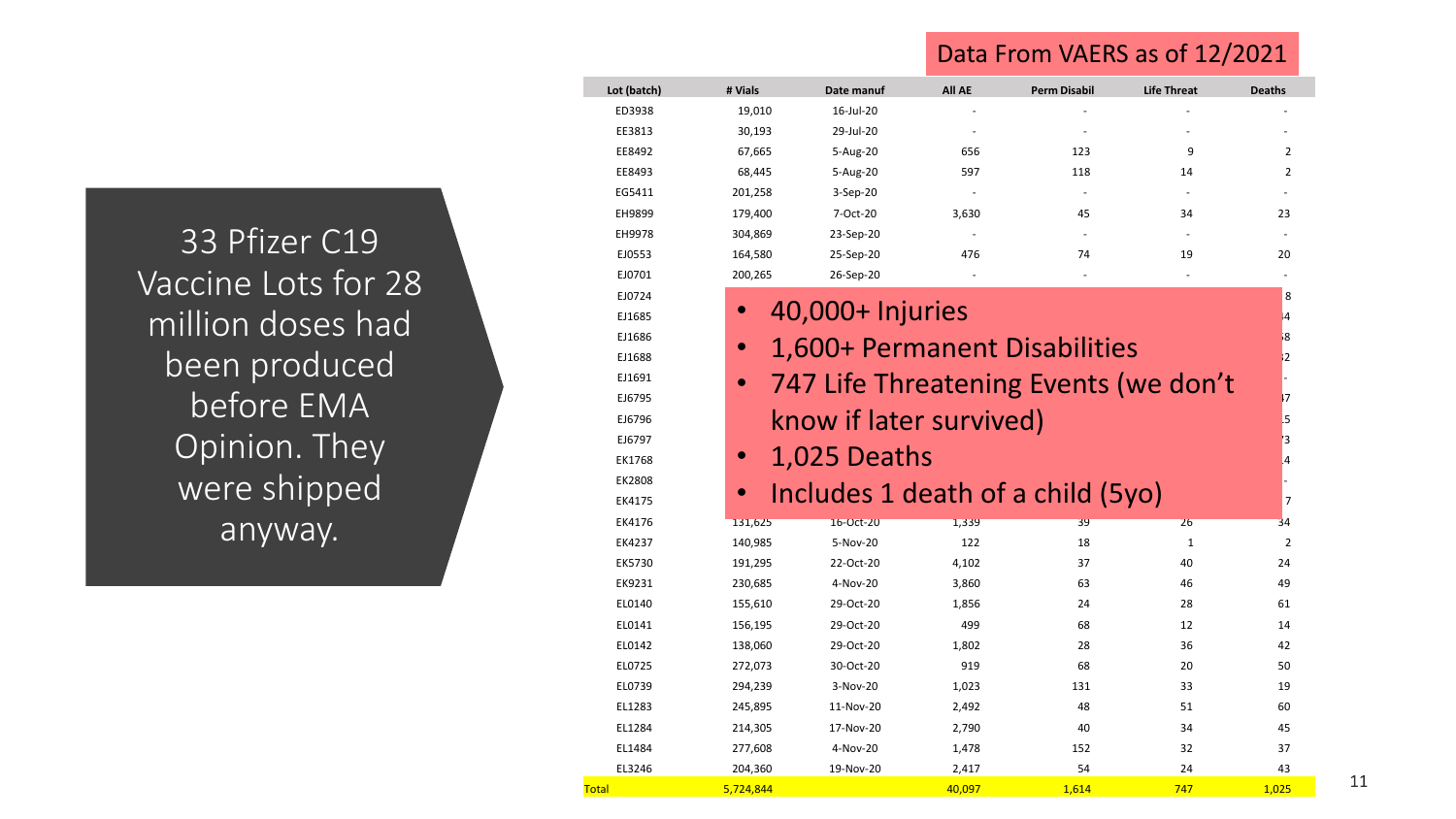| <b>Company</b>  | <b>Drug Substance</b><br>batch number |    | %RNA integrity   Mean %RNA integrity | <b>Drug Product</b><br>batch number | %RNA integrity | <b>Company</b>       | <b>Mean %RNA integrity</b> |
|-----------------|---------------------------------------|----|--------------------------------------|-------------------------------------|----------------|----------------------|----------------------------|
|                 |                                       |    |                                      | COVVAC/270320 69                    | 69             |                      |                            |
|                 | R427-P020.2-DS                        | 77 | 81                                   | BCV40420-A                          | 75             | Polymun              | 78                         |
|                 | R438-P020.2-DS                        | 80 |                                      | BCV40620-A                          | 85             |                      |                            |
|                 | R438-P020.2-DS                        | 80 |                                      | BCV40620-B                          | 86             |                      |                            |
|                 | R438-P020.2-DS                        | 80 |                                      | BCV40620-C                          | 83             |                      |                            |
|                 | R438-P020.2-DS                        | 80 |                                      | BCV40620-D                          | 77             |                      |                            |
| <b>BNT</b>      | R438-P020.2-DS                        | 80 |                                      | BCV40620-E                          | 85             |                      |                            |
|                 | R443-P020.2-DS                        | 81 |                                      | BCV40720-A                          | 71             |                      |                            |
|                 | R443-P020.2-DS                        | 81 |                                      | BCV40720-B                          | 72             |                      |                            |
|                 | R443-P020.2-DS                        | 81 |                                      | BCV40720-C                          | 69             |                      |                            |
|                 | R443-P020.2-DS                        | 81 |                                      | ED3938                              | 62             | Pfizer, Puurs (S2S2) | 63                         |
|                 | R445-P020.2-DS                        | 86 |                                      | EE3813                              | 63             |                      |                            |
| Pfizer, Andover | 20Y513C101                            | 62 | 62                                   | EE8492                              | 55             | Pfizer, Puurs (WSL5) | 55                         |
|                 | 20Y513C101                            | 62 |                                      | EE8493                              | 55             |                      |                            |

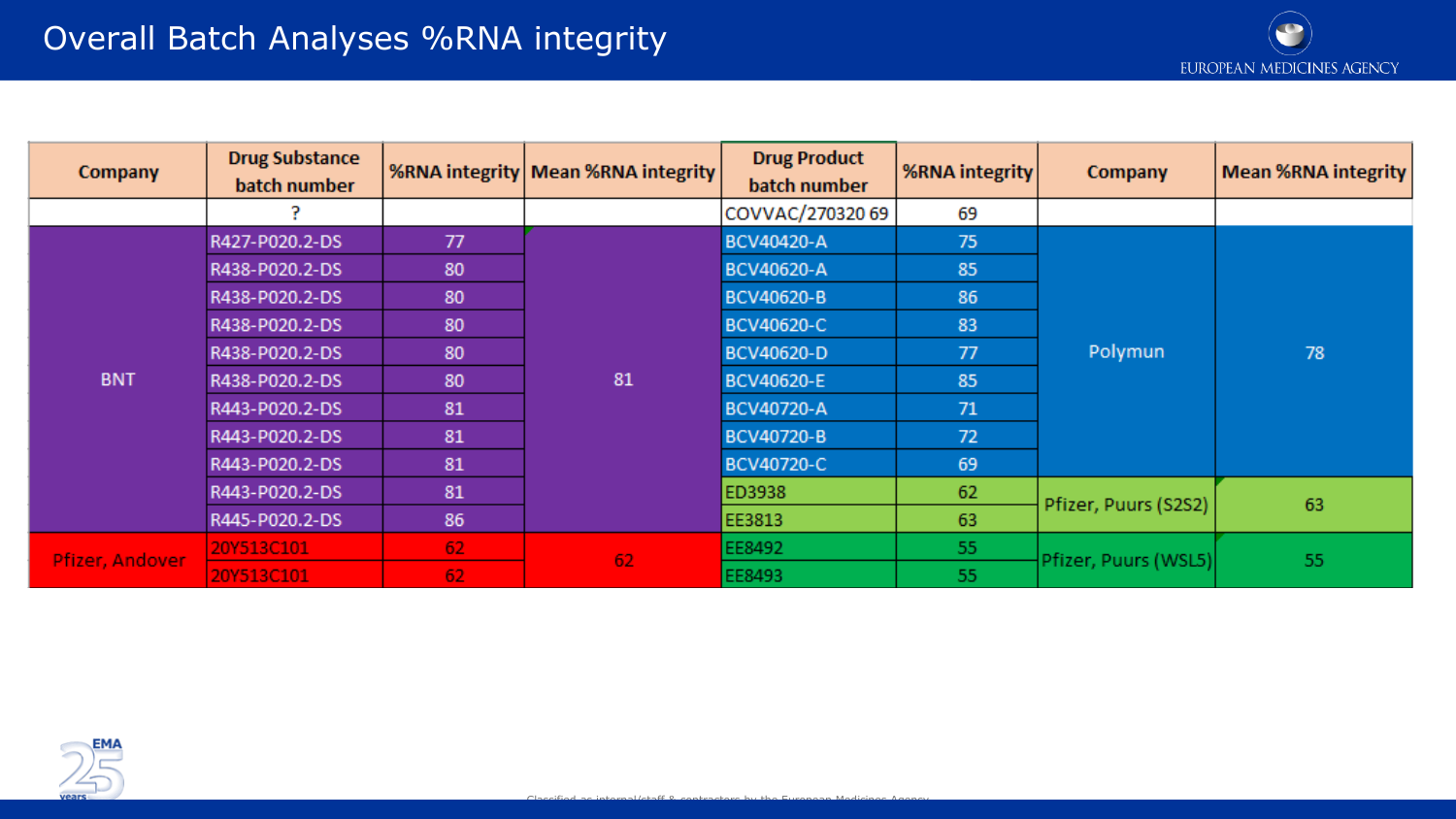#### Arbitrary Acceptance Standard Set at >=50% for mRNA Integrity



*EMA/Pfizer Nov 26, 2020: "In addition, we are revising the RNA integrity specification for drug substance to >=60%, drug product release to >=55%, and drug product shelf life to >=50%."* 13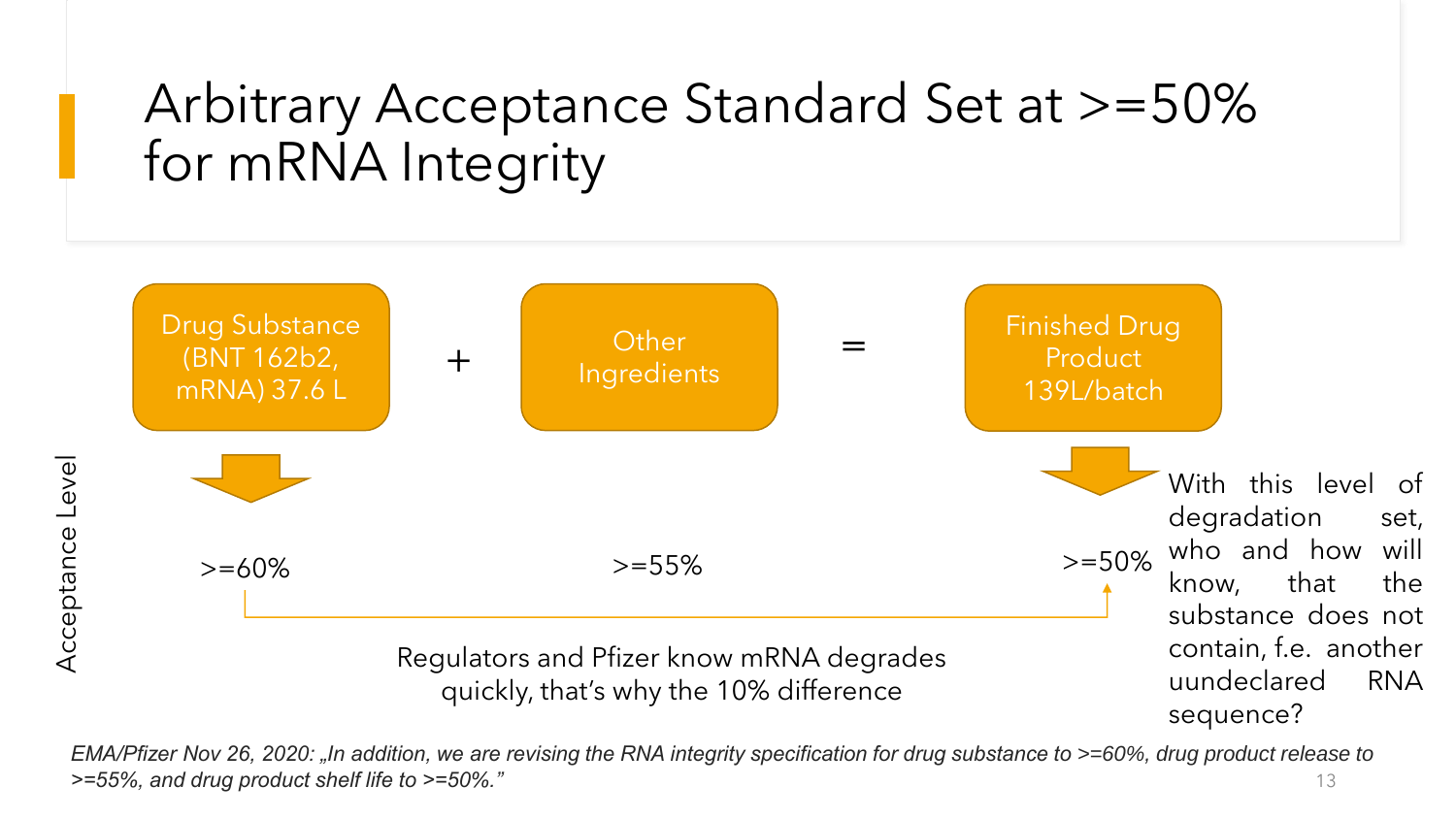#### 139L of stratified bulk product cannot be equally filled into 0.45ml vials

"Particles have been observed …across many lots spanning multiple manufacturing sites, …Particles are light in density and have a tendency to float. Because sterile bulk drug product flows from the bottom of the vessel to the filling line, floating particles tend to be observed more frequently in vials filled towards the end of the filling process."

A way to vary toxicity of the product by having varied concentration of mRNA?

Source: Pfizer document "Responses to FDA Queries, Nov 19, 2020"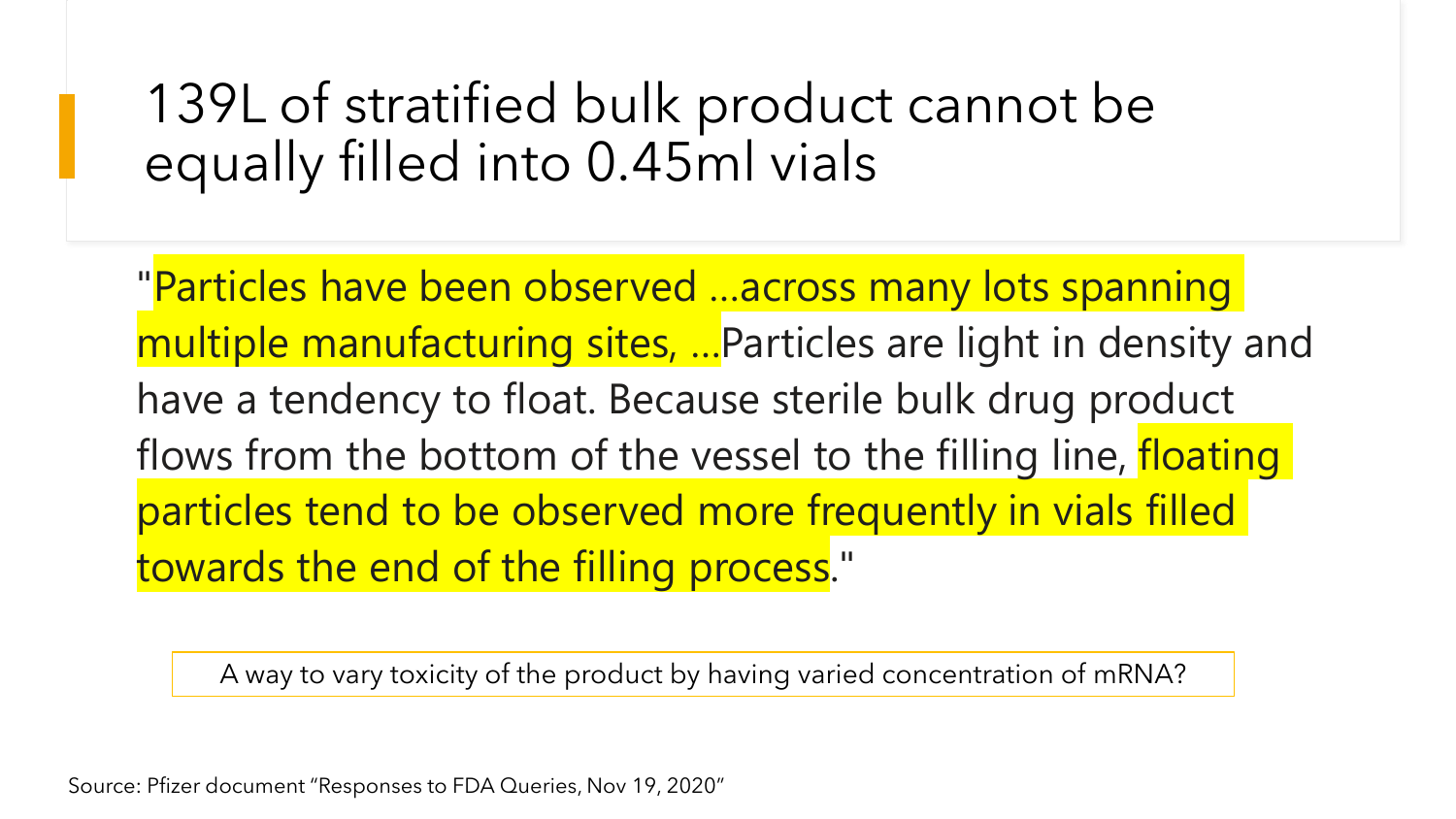-----Original Message-----From: Wathion Noel <Noel.Wathion@ema.europa.eu> Sent: Thursday, 19 November 2020 19:12 To: Cooke Emer <Emer.Cooke@ema.europa.eu>: Sweeney Fergus <Fergus.Sweeney@ema.europa.eu>: Nolte Alexis <Alexis.Nolte@ema.europa.eu>: Boone Hilde <Hilde.Boone@ema.europa.eu>: Dias Monica <Monica.Dias@ema.europa.eu>: Cavaleri Marco <Marco.Cavaleri@ema.europa.eu> Subject: Some reflections after today's TC with the Commissioner

#### Dear all,

Since Alexis and Monica were no longer connected when we had our short discussion after today's TC with the Commissioner, a brief summary of what I already said together with some additional reflections.

As a minimum we can say that the TC was interesting, the atmosphere was rather tense, at times even a bit unpleasant, and provides a hint on what EMA may expect if the expectations are not being met, irrespective if such expectations are realistic or not.

The real added value of today's TC in my view is that we have more clarity now on what may not be easily acceptable for the EC, ie a delay of several weeks between an authorisation granted by the FDA/ MHRA (under whatever form) and a CMA opinion issued by EMA. The political fall-out seems to be too high, even if the "technical" level at the MSs (as it was referred to by the Commissioner) could defend such a delay in order to make the outcome of the scientific review as robust as possible.

Although we know that whatever we do (speeding up the process to align as much as possible with the "approval" timing by FDA/MHRA versus taking the time needed to have robust assurance in particular as regards CMC and safety) EMA will have a very big challenge addressing questions and criticism from various parties (EC, MSs at political level, EP, media, the general public) in case of a delay of several weeks.

Even if it can not be excluded now that at the end we are aligned with the FDA/MHRA (both in the outcome of the scientific review and the timing), the opposite certainly can not be excluded at this moment so we need to prepare for the worst case scenario. So how do we go from here? Are the current measures enough? In my view, probably not. We will be overwhelmed from all fronts and be in the middle of the storm. And on who's support will we be able to count? I hope it will not be a rethorical question...

What can we do on top, without creating the perception that we are interfering outside our "technical" mandate? A non-exhaustive list:

1. Explaining the EMA process and what it will deliver:

- A public event is organised on 11/12: I think we need to critically review if we will achieve what is needed, taking into account the already brought forward date and the content related aspects.

- Making better use of social media tools as referred to by Emer today: we urgently need a dedicated strategy. However the resources in Comms are so stretched already that they have at this moment enormous difficulties to cope with the high influx of (media) queries. Reaching out to a specialist company to help out?

2. Explaining the differences between US/U.K. EUA and CMA: although the general public and the media will not (necessarily) understand the nuances between the 2 concepts we have to finalise this exercise which is currently ongoing ASAP, and then, more importantly, decide how to make best use of it. CMC, responsibility and accountability are certainly elements to be considered in my view.

3. Making the CMA process adapted as much as possible to the current pandemic situation: this exercise is ongoing but (1) the time gained may be limited and (2) any changes may be too late for the Pfizer/BioNTech vaccine. Nevertheless I think we should finalise ASAP if only to demonstrate that we did our utmost.

I hope these reflections can contribute to coming to a decision how to best address the important challenges ahead.

KR,

Noel



Noel Wathion, Deputy Executive Director EMA Retired on 6/30/2021